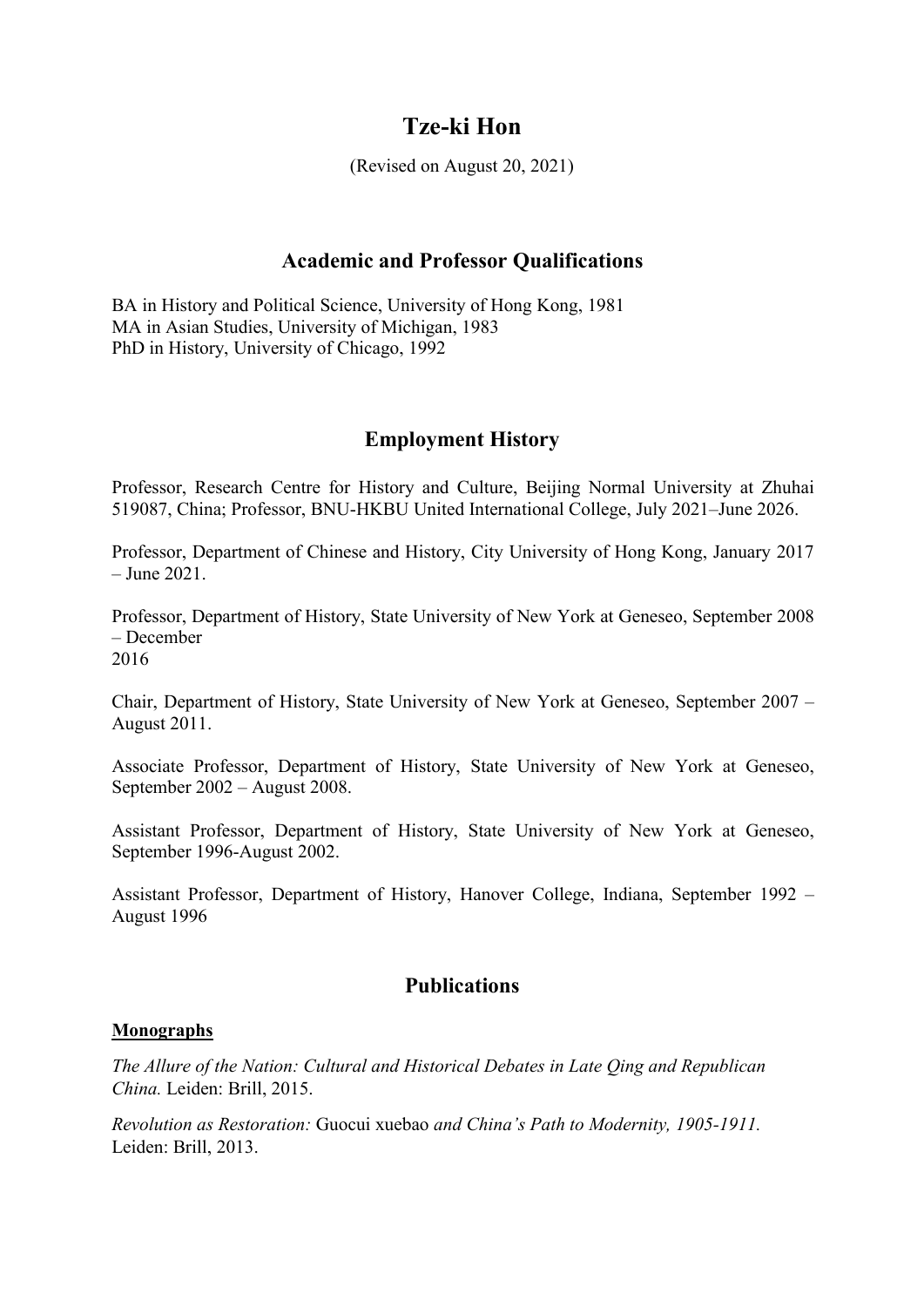*The Yijing and Chinese Politics: Classical Commentary and Literati Activism in the Northern Song Period, 960-1127*. Albany: State University of New York Press, 2005.

*Teaching the* I Ching *(Book of Changes*) (co-authored with Geoffrey Redmond).Oxford: Oxford University Press, 2014.

### **Edited Volumes**

*Dao Companion to Yijing* (I Ching). Berlin: Springer, contract in preparation.

*The Other Yijing: The Book of Changes in Chinese History, Politics, and Everyday Life*. Leiden: Brill, 2022)

*Cold War Cities: The Politics of Space in Europe and Asia during the 1950s*. London: Routledge, 2021)

*Confucianism for the Contemporary World: Global Order, Political Pluralism, Social Actions* (co-edited with Kristin Stapleton)*.* Albany: SUNY Press, 2017.

*The Decade of the Great War: Japan and the Wider World in the 1910s* (co-edited with Tosh Minohara and Evan Dawley)*.* Leiden: Brill, 2014.

Chow, Kai-wing, Tze-ki Hon, Hung-yok Ip, and Don C. Price, eds. (2008). *Beyond the May Fourth Paradigm: In Search of Chinese Modernity* (co-edited with Kai-wing Chow, Hungyok Ip, and Don C. Price). Lanham, MD: Lexington Books, 2008.

*The Politics of Historical Production in Late Qing and Republican China* (co-edited with Robert J. Culp). Leiden: Brill, 2007.

#### **Special issues**

Editor, "May Fourth After One Hundred Years," *Contemporary Chinese Thought*, vol. 50, nos. 1-2 (June 2020): 1-69 (total 7 articles).

Editor, "Media, Mediation, and Transmediality: The Multivalence of 'Storyworlds' in 20th Century China," *Frontiers of Literary Studies in China*, vol.13, no. 3 (2019): 343-506 (total 6 articles).

Editor (with Chih-yu Shih and Hok Yin Chan), "The Cold War and Decolonization in East Asia," *Asian Perspectives*, vol. 44, no.2 (Spring 2020): 343-513 (total 9 articles)

#### **Journal Articles**

1. "Politics, Leadership, and Wisdom: The Making of the *IGing* in 1920s Germany," co-authored with Andreas Günter Weis, *Monumenta Serica*, under review.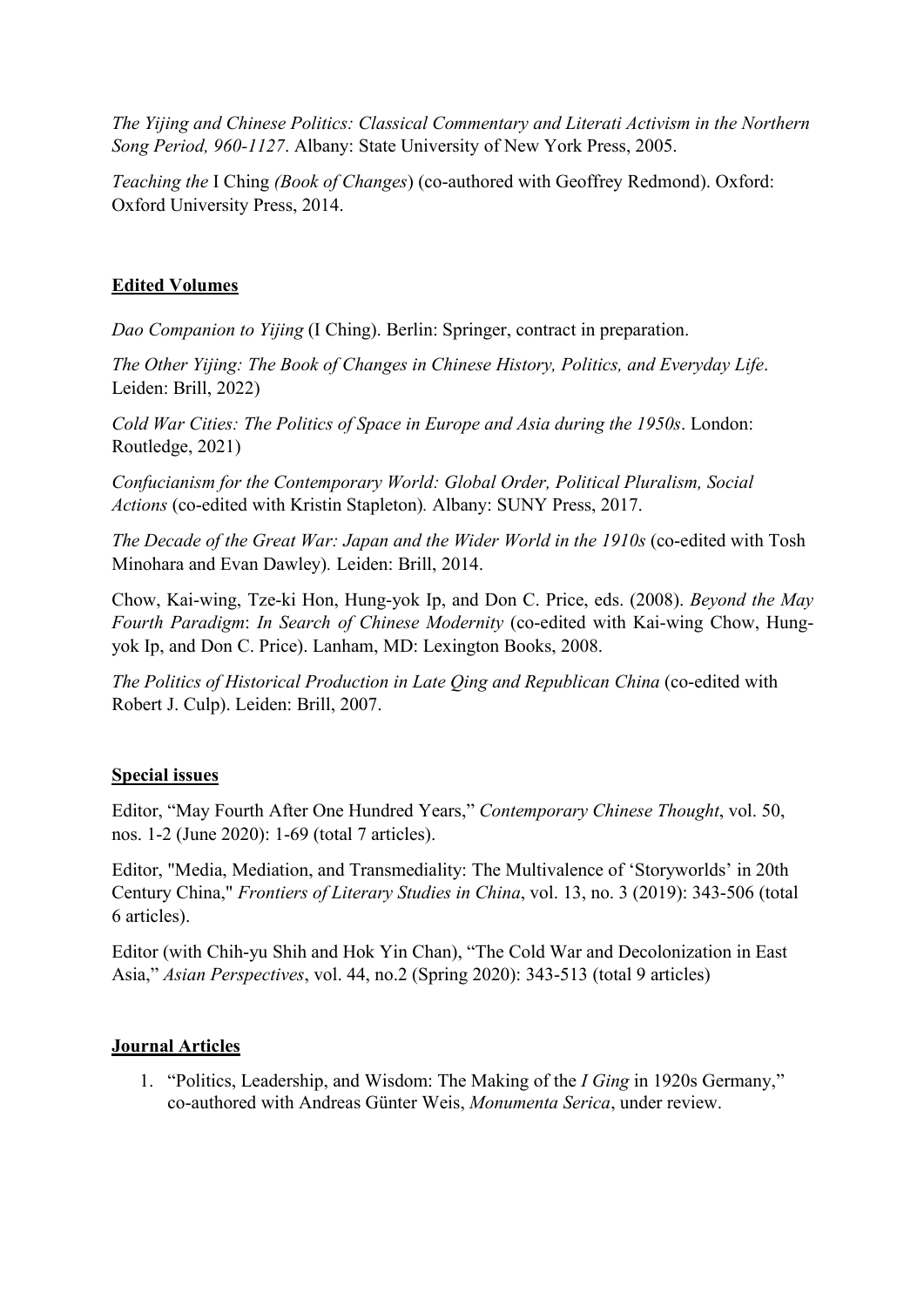- 2. "The Problems of Democracy: Zhang Taiyan and the Federalist Moment in 1920s China" (co-authored with CHAN, Hok Kin), *The Tocqueville Review/La revue Tocqueville*, vol. 41, no. 2 (2020): 183-208. (DOI: 10.3138/ttr.41.2.183).
- 3. "Predicting a New Nation: *Yijing* Studies in Twentieth-Century China" (co-authored with CHAN Hok Yin), *Monumenta Serica,* vol. 68, no.2 (December 2020): 495-514. (DOI: 10.1080/02549948.2020.1831263).
- *4.* "Turning Oracles into a System of Signs: The Philosophy of Change of the *Ten Wings*," *Orientierungen Zeitschrift zur Kultur Asiens,* 31 (2020): 71-90.
- *5.* "Capitalizing on National Crises: *Zhengyi tongbao* in late Qing China," *Global Intellectual History*, 2020: 1-16. (DOI: 10.1080/23801883.2020.1738652).
- 6. "One Movement, Many Voices: May Fourth After One Hundred Years," Contemporary Chinese Thought, vol. 50, nos. 1-2 (June 2020): 1-4. (DOI: 10.1080/10971467.2019.1754982).
- 7. "Finding Hope and Certainty:Wang Bi's Commentaries on the *Yijing*," *Journal of Chinese Philosophy*, 47:1–2 (March-June 2020): 84–102. (DOI10.1111/1540- 6253.12394).
- 8. "Introduction: The Cold War and Decolonization in East Asia" (with Chih-yu Shih and Hok Yin Chan), *Asian Perspectives*, vol. 44, no.2 (Spring 2020): 171-177. DOI: 10.1353/apr.2020.0011.
- 9. "Media, Mediation, and Transmediality: The Multivalence of Storyworlds in 20th Century China," in the special issue "Transmediality in Modern Chinese literature," *Frontiers of Literature in China*, 2019, 13 (3): 343-345. (DOI 10.3868/5010.008-019- 0017-1).
- 10. "The Chinese Philosophy of Change (Yijing)," *Stanford Encyclopedia of Philosophy* (May 29, 2019). (https://plato.stanford.edu/entries/chinese-change/)
- 11. "Coping with Contingency and Uncertainty: The *Yijing* Hexagrams on Decay and Discordance," *Sungkyun Journal of East Asian Studies* 19.1 (April 2019): 1-17. (DOI: 10.21866/esjeas.2019.19.1.001).
- 12. 《金文泰治港時期的政學商互動及其對五四新潮的排拒》(Protecting Hong Kong from the May Fourth Movement: The Collaborative Colonialism of Governor Cecil Clementi,1925-1930) (co-authored with CHAN Hok Yin 陳學然) , *Xinya xuebao* 新 亞學報 (Journal of New Asia), 36 (August 2019): 1-54.
- 13. 《英语世界认识 《 易经 》 的三个阶段》(The three stages ofrendering the *Yijing* into English) (co-authored with Wu Lijin 吳礼敬), *Fanyijie* 翻譯界 (Translation Horizons), no.2, 2018: 1-17.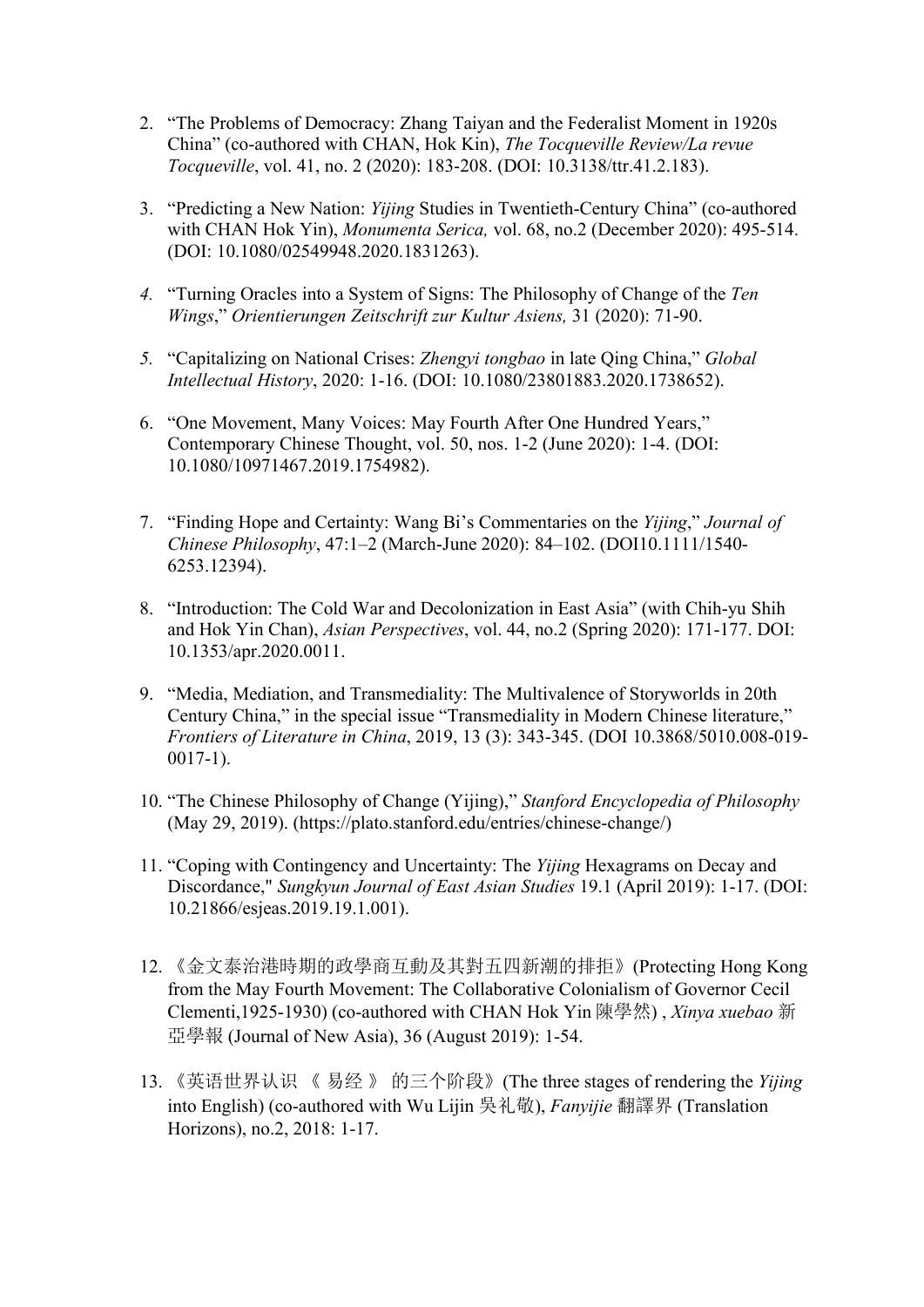- 14. 《「分離」與「統一」的多元辯證: 章太炎聯省自治思想的特質》(Dialectics between Autonomy and Unification: Zhang Taiyan's Thought on Provincial Self-Rule) (co-authored with CHAN Hok Yin 陳學然), *Journal of Chinese Studies* 中國文化研 究所學報, no. 67 (December 2018): 203-225.
- 15. 《"筮天下之萬事萬物": 丁若鏞《乾卦》解的特色和意義》(Divining the Ten Thousand Things: The Significance of Ding Tasan's Interpretation of Hexagram Qian [of the *Book of Changes*], *Tasanhok* (The Studies of Tasan), 33 (December 2018): 173-192.
- 16. "Printing Technology and the Transfer of Knowledge: The Cultural Nexus of Power in Early 20th Century East Asia," in *Revista de Cultura* (Review of Culture), international edition 45 (2014): 119-126.
- 17. "The Chinese Path to Modernization: Discussions of 'Culture' and 'Morality' in Republican China," *International Journal for History, Culture and Modernity*, 2.3 (2014): 211-228.
- 18. "Local Elites in Ming-Qing China," in *Oxford Bibliographies: China Studies* (2013) ([http://www.oxfordbibliographies.com/obo/page/chinese-studies\)](http://www.oxfordbibliographies.com/obo/page/chinese-studies).
- 19. "From Sheng Min 生民 to Si Min 四民: Social Changes in Late Imperial China*,*" *Journal of Political Science and Sociology* (Keio University,Tokyo), no. 16 (May 2012): 11-31.
- 20. "Classical Exegesis and Social Change: The Song School of *Yijing* Commentaries in Late Imperial China," *Sungkyun Journal of East Asian Studies,* 11.1 (April, 2011): 1- 16.
- 21. "From a Hierarchy in Time to a Hierarchy in Space: The Meanings of Sino-Babylonianism in Early Twentieth Century China," *Modern China* 36.2 (March 2010): 139-169.
- 22. "A Precarious Balance: Divination and Moral Philosophy in *Zhouyi zhuanyi daquan*," *Journal of Chinese Philosophy*, 35.2 (2008): 254-271.
- 23. 〈進入世界的挫折與自由: 二十世紀初的《地學雜誌》〉(Trials and Tribulations of Joining Global Capitalism: The Journal of Geographical Studies in Early Twentieth-Century China), 《新史學 》(New History), 19. 2 (June 2008): 151-177.
- 24. "Constancy in Change: A Comparison of James Legge's and Richard Wilhelm's Interpretations of the Yijing," *Monumenta Serica* 53 (2005): 315-336.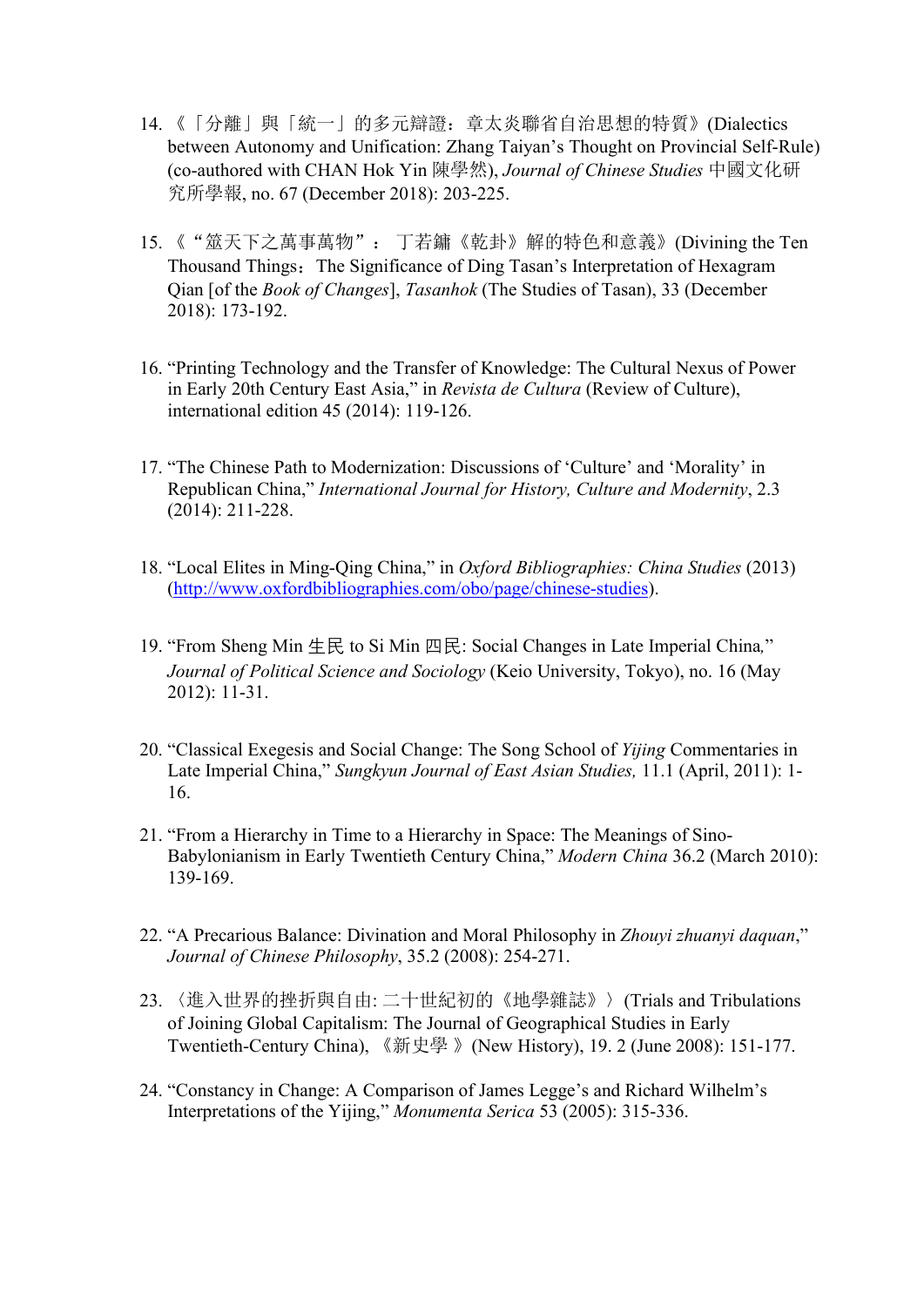- 25. "Cultural Identity and Local Self-Government: A Study of Liu Yizheng's History of Chinese Culture," *Modern China* 30.4 (October 2004): 506-542.
- 26. "Redefining the Civil Governance: The *Yichuan yizhuan* of Cheng Yi," *Monumenta Serica* 52 (2004): 199-219.
- 27. "National Essence, National Learning, and Culture: Historical Writings in *Guocui xuebao*, *Xueheng*, and *Guoxue jikan*," *Historiography East and West* 1.2 (Fall 2004): 240-287.
- 28. "Revolution as Recovery: The Use of History in *Minbao* and *Guocui xuebao*," *Asian Profile* 32.1 (February 2004): 7-20.
- 29. "Plurality of Chinese Modernity: A Review of Recent Scholarship on the May Fourth Movement" (with Hung-yok Ip and Chiu-chun Lee), *Modern China* 29.4 (October 2003): 493-509.
- 30. "Human Agency and Change: A Reading of Wang Bi's *Yijing C*ommentary," *Journal of Chinese Philosophy* 30.2 (June 2003): 223-242.
- 31. "Eremitism, Sagehood, and Public Service: The *Zhouyi kouyi* of Hu Yuan," *Monumenta Serica* 48 (November 2000): 67-92.
- 32. "Teaching the Book of Changes," *Education About Asia* 2.2 (Fall 1997): 26-31.
- 33. "Ethnic and Cultural Pluralism: Gu Jiegang's Vision of a New China in His Studies of Ancient History," *Modern China* 22.3 (July 1996): 315-339.

#### **Book Chapters**

- 1. "Classical Chinese (*wenyan*) as a Force of Change: The Politics ofLanguage in British Hong Kong, 1925-1935," co-authored with Hok-yin Chan, in *The Politics of Language: Sinitic Scripts in Asia Since 1900,* edited by Fei Chen (Leiden: Brill, forthcoming).
- 2. "The Making of the *IGing*: Richard Wilhelm and the School of Wisdom," in *A Crisis, or a New Direction? Reconsidering the Translation of Chinese Philosophy*, edited by Zong-qi Cai and Leo Chan (Leiden: Brill, forthcoming)
- 3. "Print Capitalism and Material Culture: Technology Transfer in Early Twentieth- Century China," in *Sinews of Modernization: Technology Transfer in Late Nineteenth Century East Asia*, edited by David B. Sicilia and David G. Wittner (Toronto: University of Toronto Press, November 2021)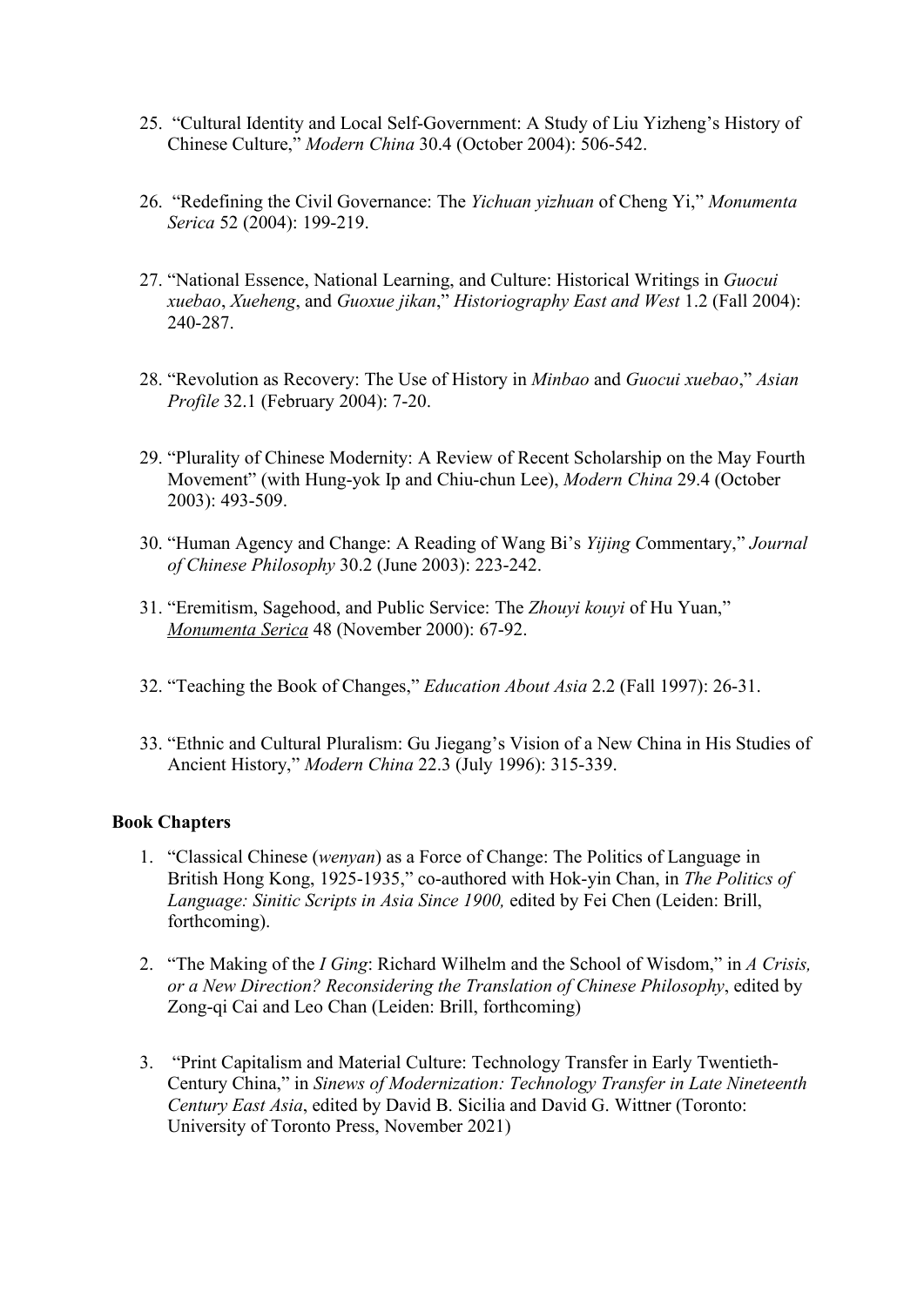- 4. "A Voice from the Margins: Collaborative Colonialism in 1920s Hong Kong" (co authored with Hok-yin Chan), in *Contesting Chinese: Ethnicity, Identity, and Nation in China and Southeast Asia*, edited by Chang-Yau Hoon and Ying-kit Chan, pp. 41- 57 (Singapore: Springer, 2021).
- 5. "From Trust to Mistrust: Sino-Japanese Relations after the Versailles Settlement" in Beyond Versailles: Reverberations of the "1919 Moment" in East Asia, edited by Evan Dawley and Tosh Minohara, pp.43-60 (Lanham, MD: Lexington Books, 2020).
- 6. "The Ontology of Change: Wang Bi's Interpretation of the *Yijing*," in *Dao Companion to Xuanxue* 玄學 *(Neo-Daoism)*, edited by David Chai, pp. 267-286 (Berlin: Springer, 2010).
- 7. "Zhu Xi's Four Books: The Locus Classicus ofa New Confucian Philosophy," in *Dao Companion to Zhu Xi's Philosophy*, edited by Yong Huang and Kai-chiu Ng, pp. 89-106 (Berlin: Springer, 2020).
- 8. "Anxiety and Fear: Hexagram "Ge" (49) and "Ding" (50) in *Zhouyi daquan*," in *Reading the Signs: Philology, History, Prognostication, Festschrift for Michael Lackner*, edited by Iwo Amelung and Joachim Kurtz, pp. 485-498 (Munich: IUDICUM Verlag GmbH, 2018).
- 9. "March 1922; Critical Review published its first article about the Harvard scholar Irving Babbitt, Turning Babbitt into Bai Bide," in *Harvard New Literary History of Modern China*, edited by David Der-Wei Wang, pp. 277-282 (Cambridge, MA: The Belknap Press of Harvard University Press, 2017).
- 10. "Coming to Terms with Global Competition: The Rise of Historical Geography in Early Twentieth-Century China," in *Organized Knowledge in Action:Intellectuals, Professions, and Social Change in Twentieth-Century China*, edited by RobertJ. Culp and Eddy U, pp. 29-53 (Berkeley: University of California Press, 2016).
- 11. "From Culture to Cultural Nationalism: A Study of New Confucianism of the 1980s and 1990s," in *Contemporary Confucian Thought and Action*, edited by Guy Alitto, pp. 27-39 (Berlin: Springer, 2015).
- 12. "Radical Confucianism: The Critique of Imperial Orthodoxy in Guocui xuebao (1905‒1911)," in Interpreting China as a Regional and Global Power, edited by Bart Dessein, pp. 30-43 (London: Palgrave Macmillian, 2015).
- 13. "Technology, Markets, and Social Change: Print Capitalism in Early Twentieth- Century," in *Print, Profit, and Perception: Information Production and Knowledge Transmission in Chinese Societies, 1895-1949*, edited by Peiyin Lin and Weipin Tsai, pp. 92‒123 (Leiden: Brill, 2014).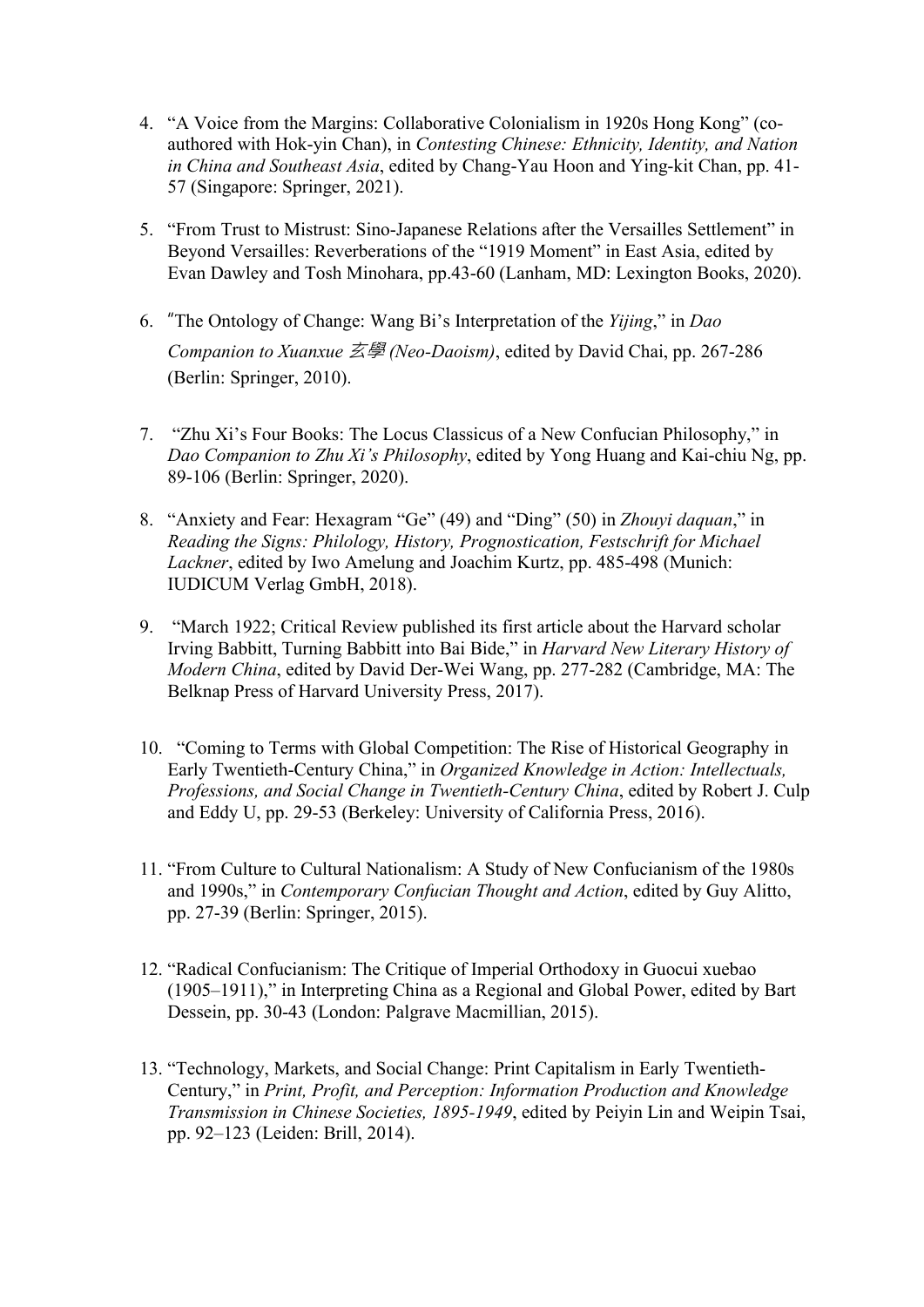- 14. "Global Competition for Power and Wealth: The Chinese Views of the World before and after the Great War," in The Decade of the Great War: Japan and the Wider World in the 1910s, edited by Tosh Minohara, Tze-ki Hon, and Evan Dawley, pp. 504-520 (Leiden: Brill, 2014).
- 15. "Revolution as Restoration: Meanings of "National Essence" and "National Learning" in Guocui xuebao," in *The Challenge of Linear Time: Nationhood and the Politics of History in East Asia*, edited by Viren Murthy and Axel Schneider, pp. 257-76 (Leiden: Brill, 2014).
- 16. 〈开眼看世界:论晚清地理教科书中的全球图像〉(Opening Eyes to Look at the World: A Study of Global Images in Geography Textbooks of Late Qing China), in 《近代中国的知识生产与文化政治:以教科书为中心 (The Knowledge Production and the Cultural Politics of Modern China: A Study of Textbooks), edited by Zhang Zhongmin 张仲民 and Zhang Ke 章可 , pp. 3-16 (Shanghai: Fudan daxue chubanshe, 2014).
- 17. 《从时间的差序到空间的差序: 晚清民国时期的西来说》("From a Hierarchy in Time to a Hierarchy in Space: The Meanings of Sino-Babylonianism in *Early Twentieth Century China,", in Xin shixue* 新史学 (New Historical Methods), edited by Sun Jiang 孙江, vol. 8: 169-187 (Beijing: Zhonghua shuju, 2014).
- 18. 〈《地学杂志》与一次大战前后中国人的世界观〉(Journal of Geographical Studies and the Chinese View of the World around WWI), in《民国史家与史学:民 国史家与史学国际学术研讨会论文集》(Historians and Historical Studies ofthe Republican Period: A Collection of Essays from the International Conference on Historians and Historical Studies of the Republican Period), edited by Chen Yong 陈 勇, pp. 96-108 (Shanghai: Shanghai daxue chubanshe, 2014).
- 19. "Colonial Nostalgia as a Means of Resistance: Historical Discourses in Post-1997 Hong Kong," in *Nationhood and Identity Movements in Asia: Colonial and Postcolonial Times*, edited by Swarupa Gupta, pp. 77-95 (New Delhi: Manohar Press, 2012).
- 20. "A Rock, a Text, and a Tablet: Making of the Song Emperor's Terrace as a Lieu de Mémoire," in *Places of Memory in Modern China: History, Politics, and Identity*, edited by Marc Matten, pp. 133-65 (Leiden: Brill, 2011).
- 21. "Marking the Boundaries: The Rise of Historical Geography in Republican China," in *Formation and Development of Academic Disciplines in China: History*, edited by Brian Moloughney and Peter Zarrow, pp. 303-34 (Hong Kong: Chinese University of Hong Kong Press, 2011).
- 22. 《西来说与辨华夷: 论'晚清国粹派'的国族思想》(The Paradox of Sino-Babylonianism and Anti-Manchuism: A Study of the Nationalist Thought of the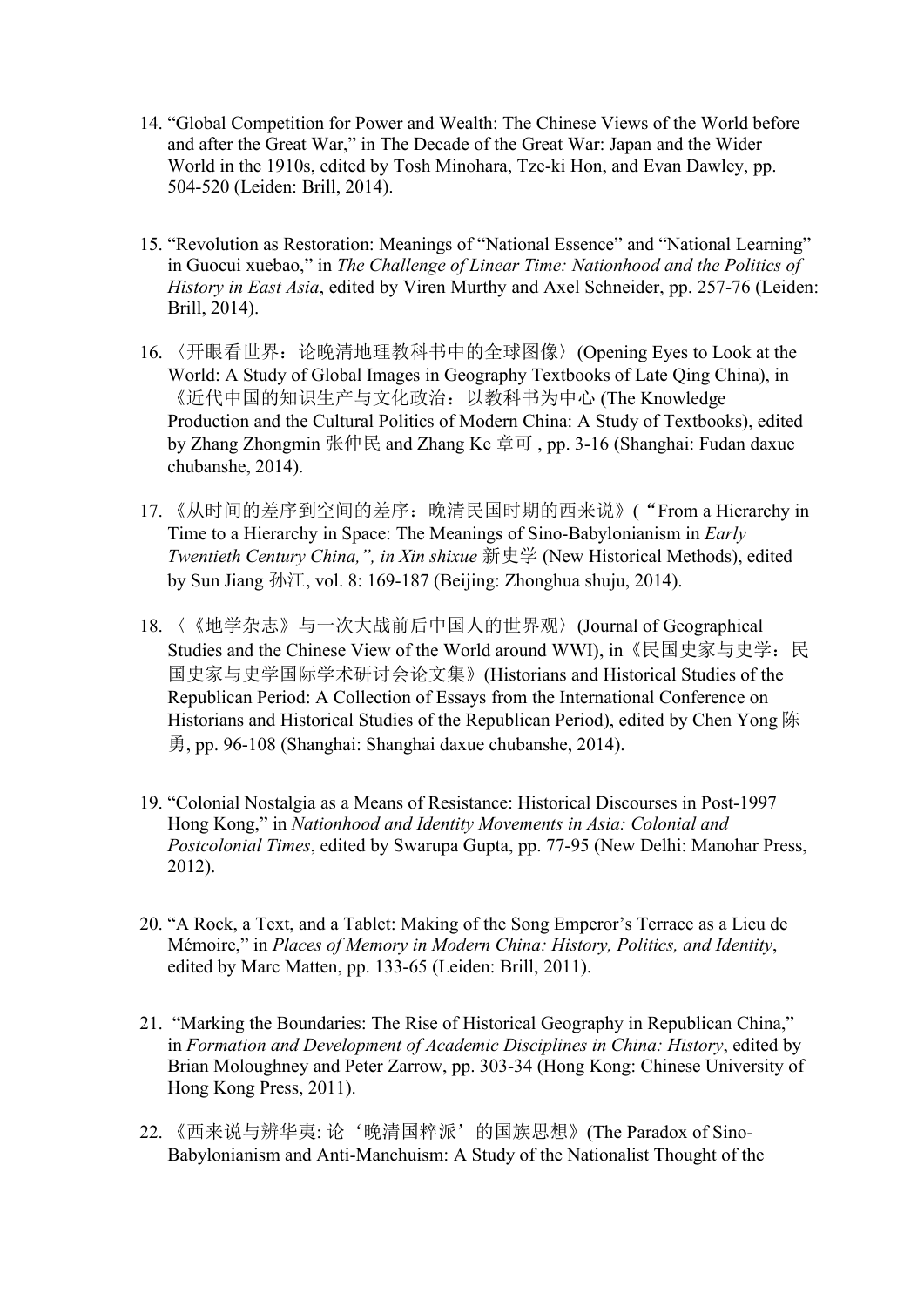Guocui Group), 《明清论丛》(A Collection of Essays on the Ming and Qing Dynasties) vol. 11 (2011): 63-74.

- 23. 〈陳序經的全盤西化論〉(The Total Westernization Theory of Chen Xujing), in 《嶺南近代史論: 廣東與香港關係 1900-1938》 (Studies of the History of Lingnan: The Relationship between Guangdong and Hong Kong, 1900-1938), edited by Ming K. Chan 陳明銶 and Rao Meijiao 饒美蛟, pp. 326-40 (Hong Kong: Commercial Press).
- 24. "Zhou Dunyi" in *Dao Companion to Chinese Philosophy*, edited by John Makeham, pp. 1-16 (Berlin: Springer, 2010).
- 25. "Hexagrams and Politics: Wang Bi's Political Philosophy in the *Zhouyi Zhu*," in *Philosophy and Religion in Early Medieval China*, edited by Alan K.L. Chan and Yuet-keung Lo, pp. 71-96 (Albany: SUNY Press, 2010).
- 26. 〈近年出土文物對歐美《易》學的影響〉(The Impact of Recent Archaeological Discoveries on the Yijing Studies in Europe and America), 《周易經傳文獻新詮》 ( New Interpretations on the Yijing Texts and Commentaries), edited by Dennis Cheng 鄭吉雄, pp. 79-87 (Taipei: National Taiwan University Press, 2010).
- 27. 〈黃节《黄史》中的世界图像〉(Images of the World in Huang Jie's History of the Yellow) , in《世变中的史学》(Historical Learning in Times of Crisis) edited by Li Jinqiang 李金强, pp. 3-22 (Guilin: Guangxi shifan daxue chubanshe, 2009).
- 28. "Chinese Modernity and the Restructuring of the Field of Cultural Production" (co authored with Kai-wing Chow et al) in *Beyond the May Fourth Paradigm: In Search of Chinese Modernity*, edited by Chow, Kai-wing, Tze-ki Hon, Hung-yok Ip, and Don C. Price, pp. 1-23 (Lanham, MD: Lexington Books, 2008).
- 29. "From Babbitt to 'Bai Bide': Interpretations of New Humanism in *Xueheng*" in *Beyond the May Fourth Paradigm: In Search Chinese Modernity*, edited by Chow, Kai-wing, Tze-ki Hon, Hung-yok Ip, and Don C. Price, pp. 253-67 (Lanham, MD: Lexington Books, 2008).
- 30. "Introduction" (co-authored with Robert Culp) to *The Politics of Historical Production in Late Qing and Republican China* (Brill, 2007), edited by Hon, Tze-ki and Robert J. Culp, pp. 1-20 (Leiden: Brill, 2007).
- 31. "Educating the Citizens: Visions ofChina in Late Qing History Textbooks" in *The Politics of Historical Production in Late Qing and Republican China*, edited by Hon, Tze-ki and Robert J. Culp, pp. 79-105 (Leiden: Brill, 2007).
- 32. "辛亥革命與歷史意識: 比較《國粹學報》與《民報》的史論" (The 1911 Revolution and Historical Consciousness: A Comparison of the Historical Writings in